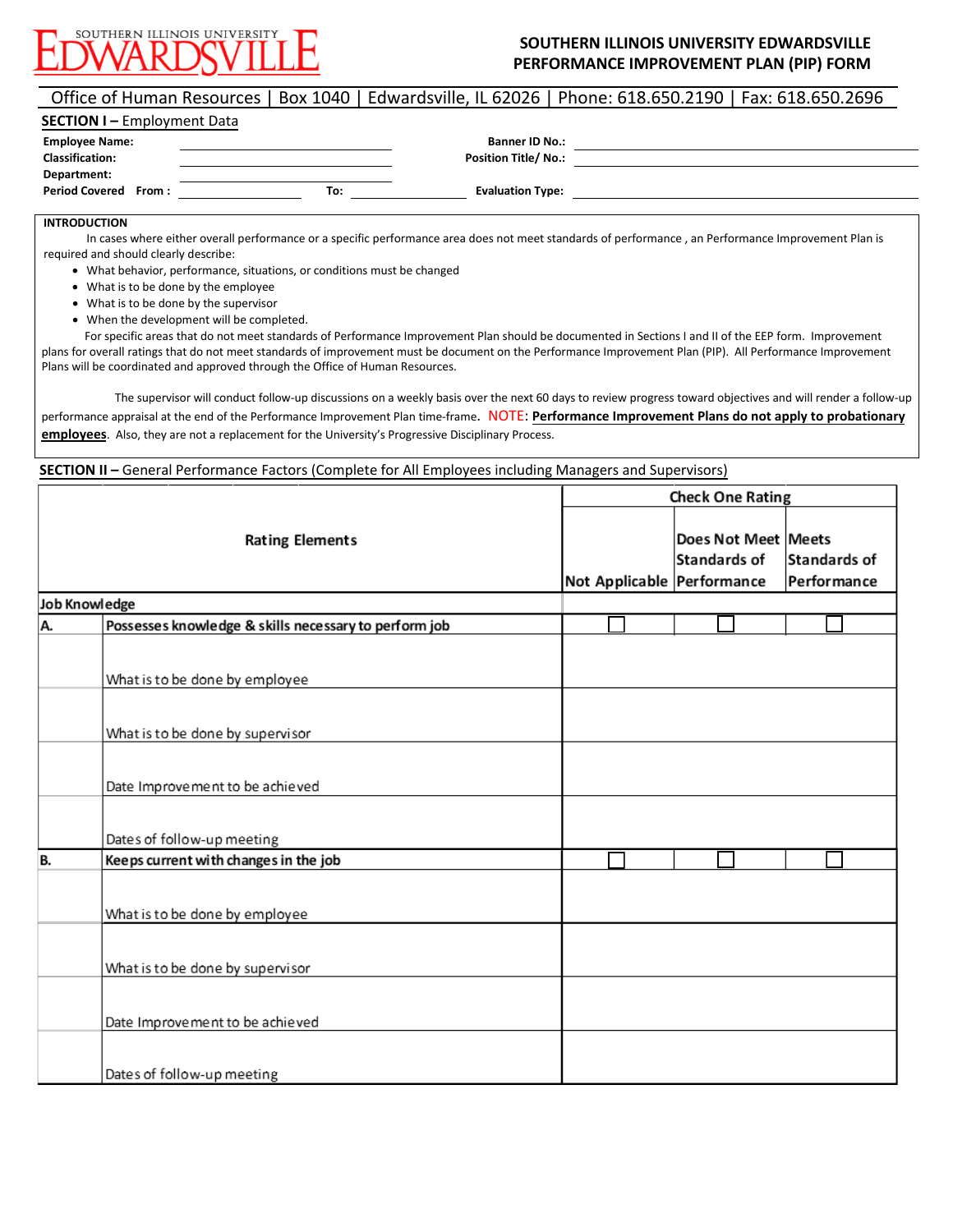| C. | Understands job requirements and department functions |  |  |
|----|-------------------------------------------------------|--|--|
|    |                                                       |  |  |
|    | What is to be done by employee                        |  |  |
|    |                                                       |  |  |
|    | What is to be done by supervisor                      |  |  |
|    |                                                       |  |  |
|    | Date Improvement to be achieved                       |  |  |
|    |                                                       |  |  |
|    | Dates of follow-up meeting                            |  |  |

|           | <b>Quality of Work</b>                                                 |  |  |
|-----------|------------------------------------------------------------------------|--|--|
| A.        | Is accurate and thorough                                               |  |  |
|           |                                                                        |  |  |
|           | What is to be done by employee                                         |  |  |
|           |                                                                        |  |  |
|           |                                                                        |  |  |
|           | What is to be done by supervisor                                       |  |  |
|           |                                                                        |  |  |
|           |                                                                        |  |  |
|           | Date Improvement to be achieved                                        |  |  |
|           |                                                                        |  |  |
|           | Dates of follow-up meeting                                             |  |  |
| <b>B.</b> | Makes consistent effort to listen, understand, and satisfy client/user |  |  |
|           | needs                                                                  |  |  |
|           |                                                                        |  |  |
|           | What is to be done by employee                                         |  |  |
|           |                                                                        |  |  |
|           |                                                                        |  |  |
|           | What is to be done by supervisor                                       |  |  |
|           |                                                                        |  |  |
|           | Date Improvement to be achieved                                        |  |  |
|           |                                                                        |  |  |
|           |                                                                        |  |  |
|           | Dates of follow-up meeting                                             |  |  |
| c.        | Follows policies, procedures, regulations, and protocol                |  |  |
|           |                                                                        |  |  |
|           | What is to be done by employee                                         |  |  |
|           |                                                                        |  |  |
|           |                                                                        |  |  |
|           | What is to be done by supervisor                                       |  |  |
|           |                                                                        |  |  |
|           | Date Improvement to be achieved                                        |  |  |
|           |                                                                        |  |  |
|           |                                                                        |  |  |
|           | Dates of follow-up meeting                                             |  |  |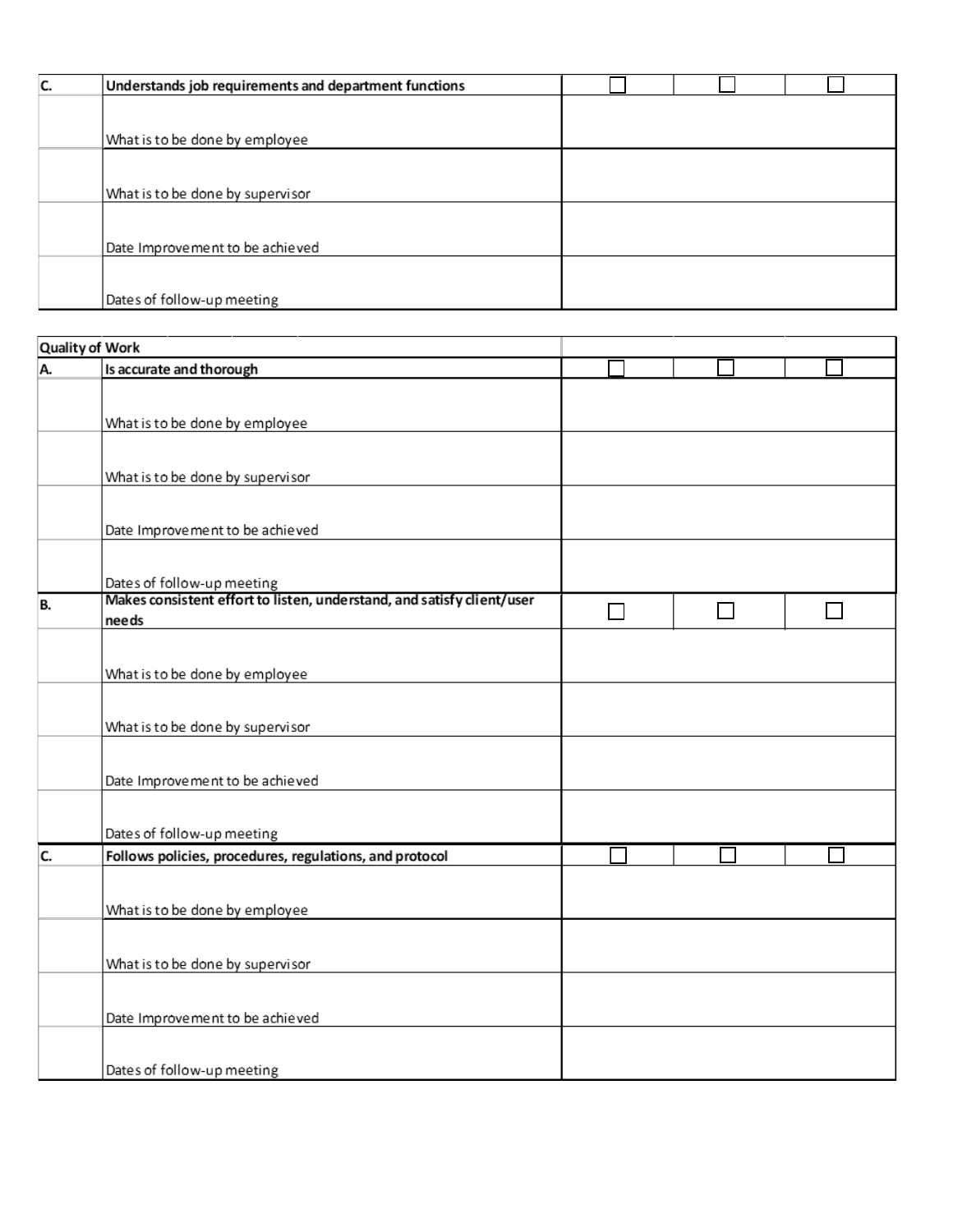| D. | Uses equipment properly; avoids creating safety hazards |  |  |
|----|---------------------------------------------------------|--|--|
|    |                                                         |  |  |
|    | What is to be done by employee                          |  |  |
|    |                                                         |  |  |
|    | What is to be done by supervisor                        |  |  |
|    |                                                         |  |  |
|    | Date Improvement to be achieved                         |  |  |
|    |                                                         |  |  |
|    | Dates of follow-up meeting                              |  |  |

| Productivity |                                        |  |  |
|--------------|----------------------------------------|--|--|
| Α.           | Completes appropriate amount of work   |  |  |
|              |                                        |  |  |
|              | What is to be done by employee         |  |  |
|              |                                        |  |  |
|              |                                        |  |  |
|              | What is to be done by supervisor       |  |  |
|              |                                        |  |  |
|              | Date Improvement to be achieved        |  |  |
|              |                                        |  |  |
|              |                                        |  |  |
|              | Dates of follow-up meeting             |  |  |
| B.           | Manages time effectively               |  |  |
|              |                                        |  |  |
|              | What is to be done by employee         |  |  |
|              |                                        |  |  |
|              | What is to be done by supervisor       |  |  |
|              |                                        |  |  |
|              |                                        |  |  |
|              | Date Improvement to be achieved        |  |  |
|              |                                        |  |  |
|              | Dates of follow-up meeting             |  |  |
| C.           | Balances multiple job responsibilities |  |  |
|              |                                        |  |  |
|              |                                        |  |  |
|              | What is to be done by employee         |  |  |
|              |                                        |  |  |
|              | What is to be done by supervisor       |  |  |
|              |                                        |  |  |
|              | Date Improvement to be achieved        |  |  |
|              |                                        |  |  |
|              |                                        |  |  |
|              | Dates of follow-up meeting             |  |  |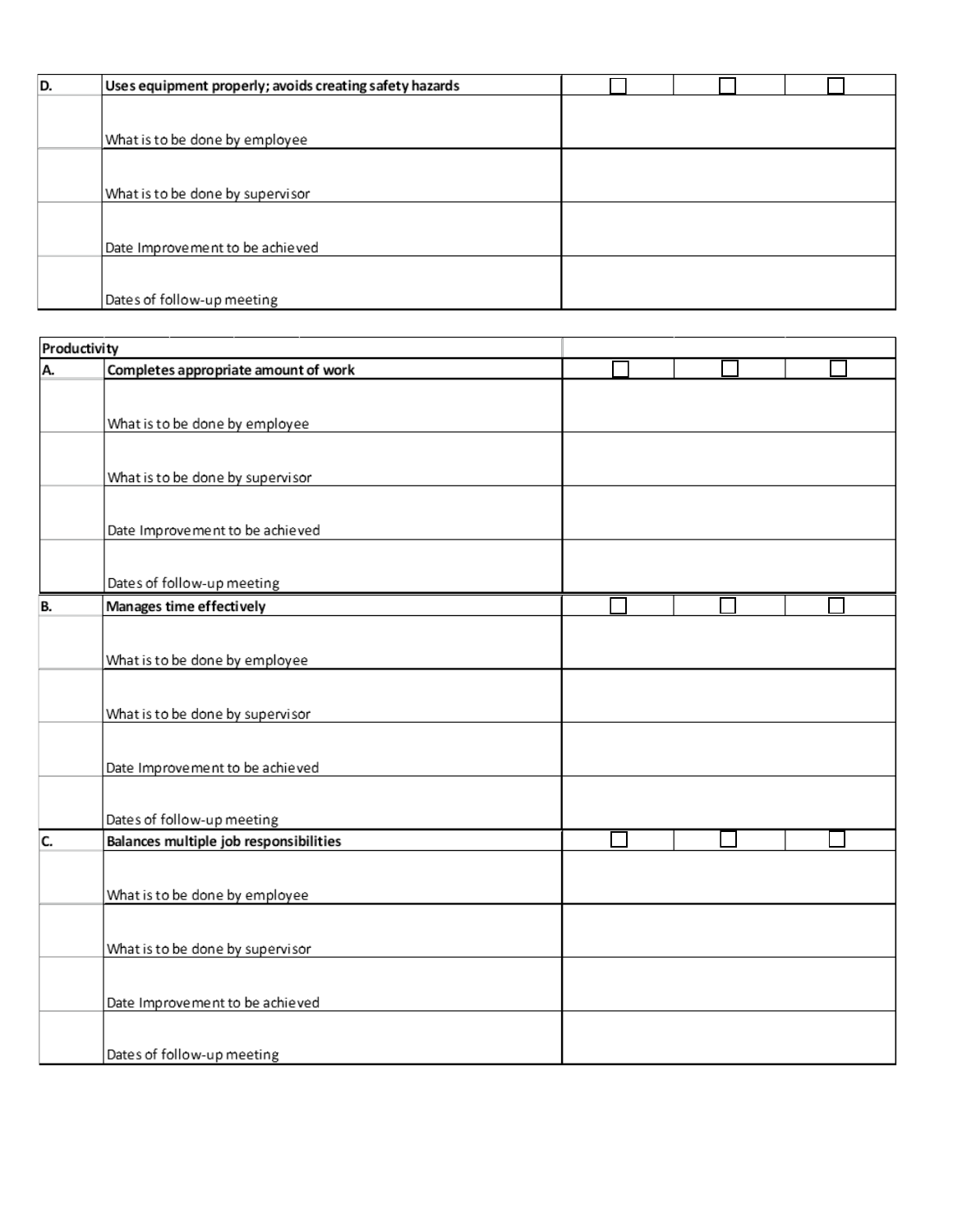| D. | Organizes work effectively       |  |  |
|----|----------------------------------|--|--|
|    |                                  |  |  |
|    | What is to be done by employee   |  |  |
|    |                                  |  |  |
|    | What is to be done by supervisor |  |  |
|    |                                  |  |  |
|    | Date Improvement to be achieved  |  |  |
|    |                                  |  |  |
|    | Dates of follow-up meeting       |  |  |

|    | Communication, Interpersonal Relationships, Teamwork                |  |  |  |
|----|---------------------------------------------------------------------|--|--|--|
| А. | Shows tact, sensitivity, and diplomacy in dealing with others       |  |  |  |
|    |                                                                     |  |  |  |
|    |                                                                     |  |  |  |
|    | What is to be done by employee                                      |  |  |  |
|    |                                                                     |  |  |  |
|    | What is to be done by supervisor                                    |  |  |  |
|    |                                                                     |  |  |  |
|    |                                                                     |  |  |  |
|    | Date Improvement to be achieved                                     |  |  |  |
|    |                                                                     |  |  |  |
|    | Dates of follow-up meeting                                          |  |  |  |
| B. | Keeps appropriate people informed in a timely manner                |  |  |  |
|    |                                                                     |  |  |  |
|    | What is to be done by employee                                      |  |  |  |
|    |                                                                     |  |  |  |
|    |                                                                     |  |  |  |
|    | What is to be done by supervisor                                    |  |  |  |
|    |                                                                     |  |  |  |
|    |                                                                     |  |  |  |
|    | Date Improvement to be achieved                                     |  |  |  |
|    |                                                                     |  |  |  |
|    | Dates of follow-up meeting                                          |  |  |  |
| C. | Listens to other's view and encourages other to express their views |  |  |  |
|    |                                                                     |  |  |  |
|    | What is to be done by employee                                      |  |  |  |
|    |                                                                     |  |  |  |
|    |                                                                     |  |  |  |
|    | What is to be done by supervisor                                    |  |  |  |
|    |                                                                     |  |  |  |
|    | Date Improvement to be achieved                                     |  |  |  |
|    |                                                                     |  |  |  |
|    |                                                                     |  |  |  |
|    | Dates of follow-up meeting                                          |  |  |  |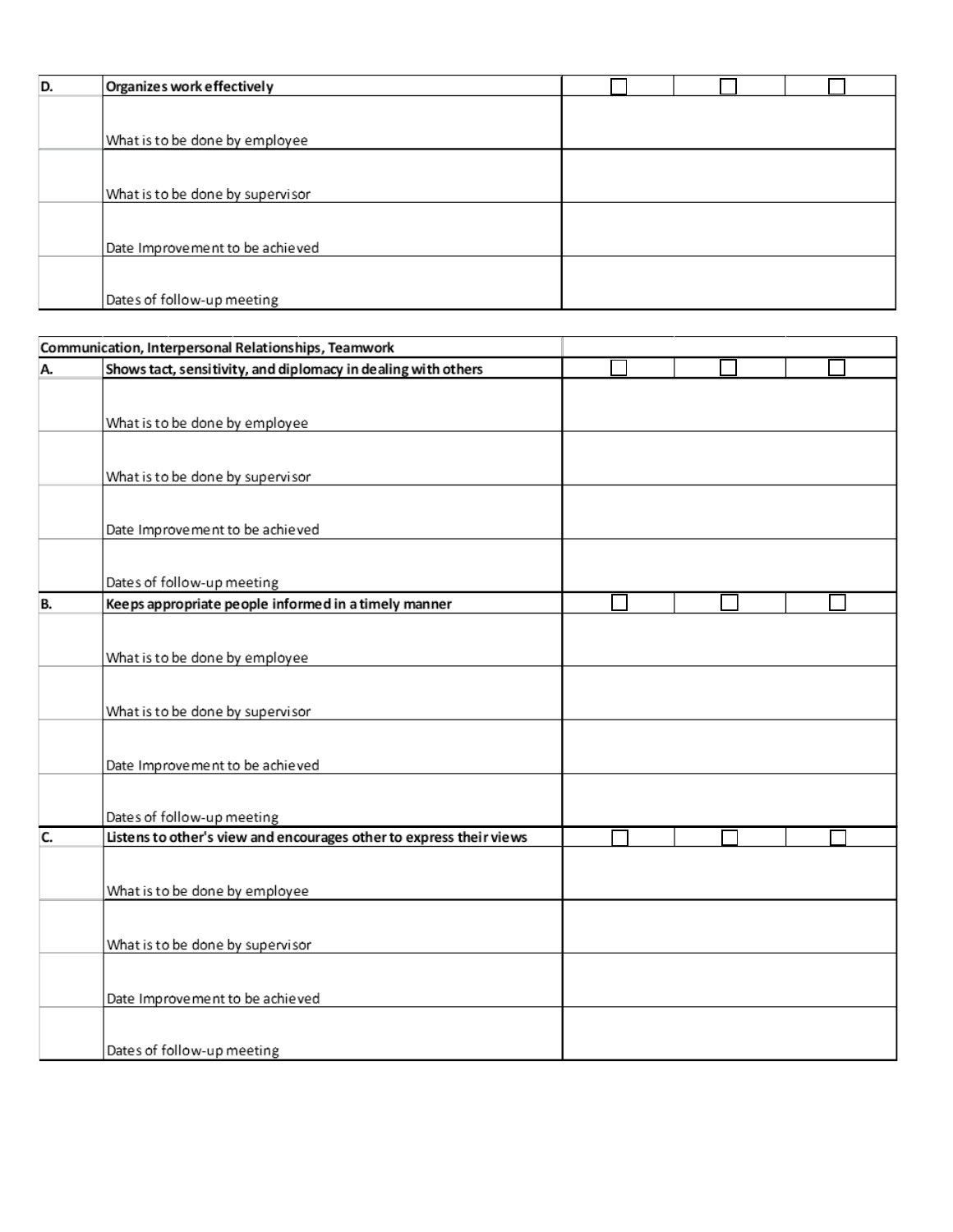| D. | Sustains positive work relationships with others and resolves conflict<br>with others directly, constructively |  |  |  |
|----|----------------------------------------------------------------------------------------------------------------|--|--|--|
|    |                                                                                                                |  |  |  |
|    |                                                                                                                |  |  |  |
|    | What is to be done by employee                                                                                 |  |  |  |
|    |                                                                                                                |  |  |  |
|    | What is to be done by supervisor                                                                               |  |  |  |
|    |                                                                                                                |  |  |  |
|    |                                                                                                                |  |  |  |
|    | Date Improvement to be achieved                                                                                |  |  |  |
|    |                                                                                                                |  |  |  |
|    | Dates of follow-up meeting                                                                                     |  |  |  |
| E. | Responds positively to constructive suggestions                                                                |  |  |  |
|    |                                                                                                                |  |  |  |
|    | What is to be done by employee                                                                                 |  |  |  |
|    |                                                                                                                |  |  |  |
|    |                                                                                                                |  |  |  |
|    | What is to be done by supervisor                                                                               |  |  |  |
|    |                                                                                                                |  |  |  |
|    | Date Improvement to be achieved                                                                                |  |  |  |
|    |                                                                                                                |  |  |  |
|    |                                                                                                                |  |  |  |
|    | Dates of follow-up meeting                                                                                     |  |  |  |
| F. | Contributes effectively to team assignments                                                                    |  |  |  |
|    |                                                                                                                |  |  |  |
|    | What is to be done by employee                                                                                 |  |  |  |
|    |                                                                                                                |  |  |  |
|    |                                                                                                                |  |  |  |
|    | What is to be done by supervisor                                                                               |  |  |  |
|    |                                                                                                                |  |  |  |
|    | Date Improvement to be achieved                                                                                |  |  |  |
|    |                                                                                                                |  |  |  |
|    |                                                                                                                |  |  |  |
|    | Dates of follow-up meeting                                                                                     |  |  |  |

|    | Dependability - Attendance       |  |  |
|----|----------------------------------|--|--|
| A. | Completes work on time           |  |  |
|    |                                  |  |  |
|    | What is to be done by employee   |  |  |
|    |                                  |  |  |
|    | What is to be done by supervisor |  |  |
|    |                                  |  |  |
|    | Date Improvement to be achieved  |  |  |
|    |                                  |  |  |
|    | Dates of follow-up meeting       |  |  |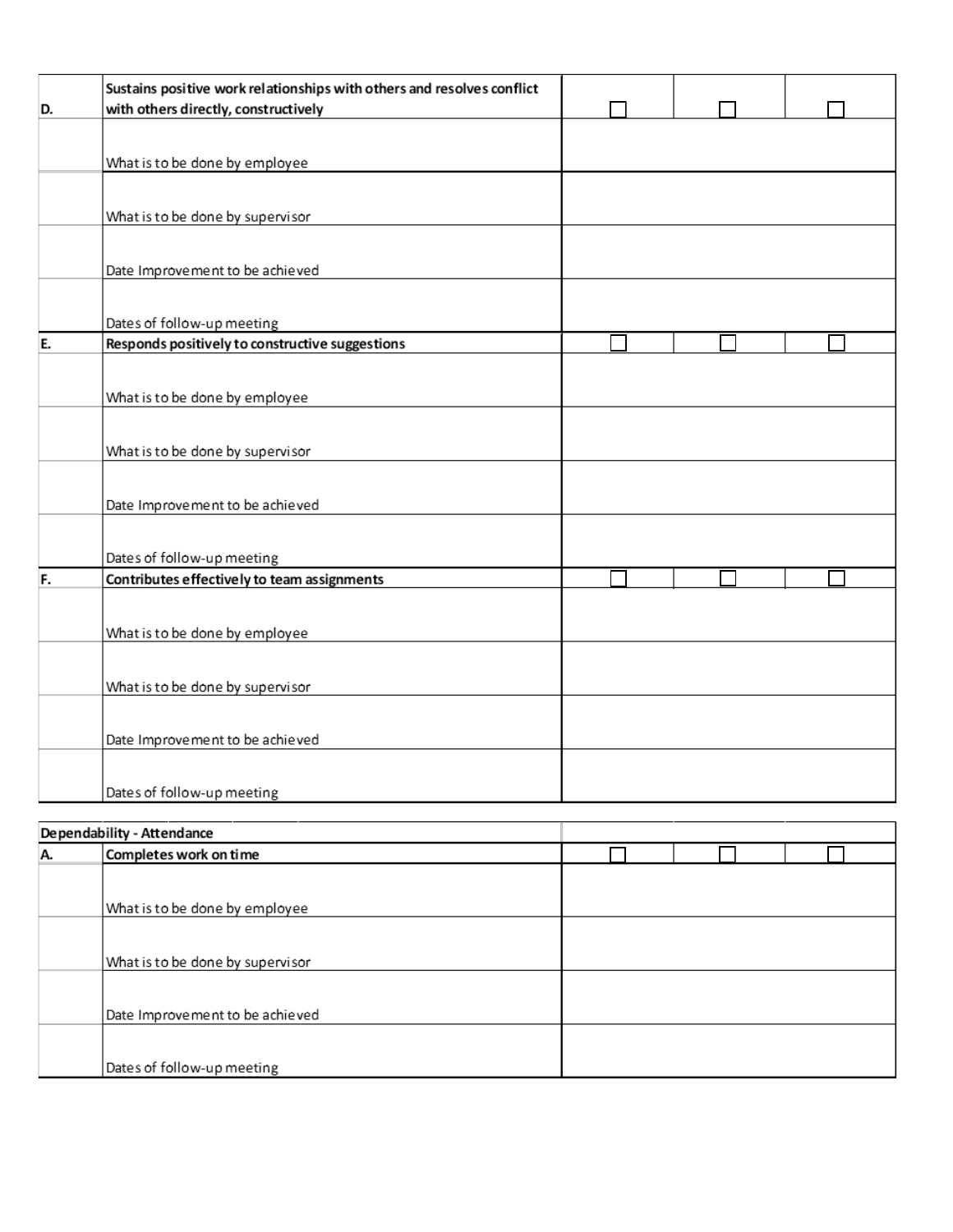| B. | Works independently; requires minimal supervision        |  |  |
|----|----------------------------------------------------------|--|--|
|    |                                                          |  |  |
|    | What is to be done by employee                           |  |  |
|    |                                                          |  |  |
|    |                                                          |  |  |
|    | What is to be done by supervisor                         |  |  |
|    |                                                          |  |  |
|    | Date Improvement to be achieved                          |  |  |
|    |                                                          |  |  |
|    | Dates of follow-up meeting                               |  |  |
| C. | Report to work on time and utilizes breaks appropriately |  |  |
|    |                                                          |  |  |
|    |                                                          |  |  |
|    | What is to be done by employee                           |  |  |
|    |                                                          |  |  |
|    | What is to be done by supervisor                         |  |  |
|    |                                                          |  |  |
|    | Date Improvement to be achieved                          |  |  |
|    |                                                          |  |  |
|    |                                                          |  |  |
|    | Dates of follow-up meeting                               |  |  |
| D. | Has infrequent unscheduled absences                      |  |  |
|    |                                                          |  |  |
|    | What is to be done by employee                           |  |  |
|    |                                                          |  |  |
|    | What is to be done by supervisor                         |  |  |
|    |                                                          |  |  |
|    |                                                          |  |  |
|    | Date Improvement to be achieved                          |  |  |
|    |                                                          |  |  |
|    | Dates of follow-up meeting                               |  |  |

|    | Initiative - Problem Solving                                     |  |  |
|----|------------------------------------------------------------------|--|--|
| A. | Recognizes need for action and reacts appropriately/self-starter |  |  |
|    |                                                                  |  |  |
|    | What is to be done by employee                                   |  |  |
|    |                                                                  |  |  |
|    | What is to be done by supervisor                                 |  |  |
|    |                                                                  |  |  |
|    | Date Improvement to be achieved                                  |  |  |
|    |                                                                  |  |  |
|    | Dates of follow-up meeting                                       |  |  |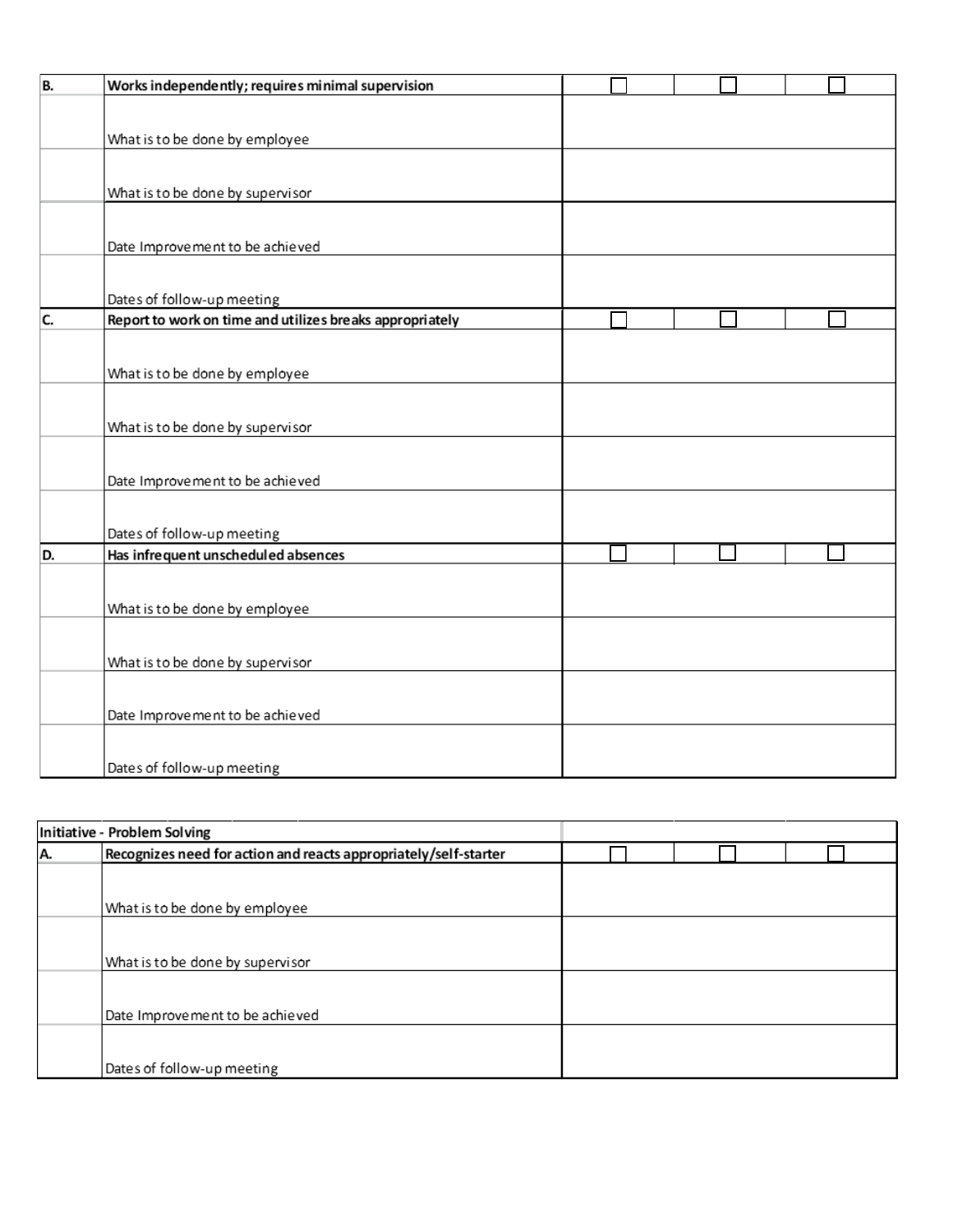| B. | Takes on additional responsibility when and where needed                   |  |  |  |
|----|----------------------------------------------------------------------------|--|--|--|
|    |                                                                            |  |  |  |
|    | What is to be done by employee                                             |  |  |  |
|    |                                                                            |  |  |  |
|    |                                                                            |  |  |  |
|    | What is to be done by supervisor                                           |  |  |  |
|    |                                                                            |  |  |  |
|    | Date Improvement to be achieved                                            |  |  |  |
|    |                                                                            |  |  |  |
|    | Dates of follow-up meeting                                                 |  |  |  |
| C. | Adapts well to change (e.g., schedules, procedures, priorities)            |  |  |  |
|    |                                                                            |  |  |  |
|    | What is to be done by employee                                             |  |  |  |
|    |                                                                            |  |  |  |
|    |                                                                            |  |  |  |
|    | What is to be done by supervisor                                           |  |  |  |
|    |                                                                            |  |  |  |
|    | Date Improvement to be achieved                                            |  |  |  |
|    |                                                                            |  |  |  |
|    | Dates of follow-up meeting                                                 |  |  |  |
| D. | Makes consistent efforts to listen to, understand, and satisfy client/user |  |  |  |
|    |                                                                            |  |  |  |
|    |                                                                            |  |  |  |
|    | What is to be done by employee                                             |  |  |  |
|    |                                                                            |  |  |  |
|    |                                                                            |  |  |  |
|    | What is to be done by supervisor                                           |  |  |  |
|    |                                                                            |  |  |  |
|    |                                                                            |  |  |  |
|    | Date Improvement to be achieved                                            |  |  |  |
|    |                                                                            |  |  |  |
|    | Dates of follow-up meeting                                                 |  |  |  |
| E. | Identifies potential problems, analyzes, formulates solutions              |  |  |  |
|    |                                                                            |  |  |  |
|    | What is to be done by employee                                             |  |  |  |
|    |                                                                            |  |  |  |
|    | What is to be done by supervisor                                           |  |  |  |
|    |                                                                            |  |  |  |
|    |                                                                            |  |  |  |
|    | Date Improvement to be achieved                                            |  |  |  |
|    | Dates of follow-up meeting                                                 |  |  |  |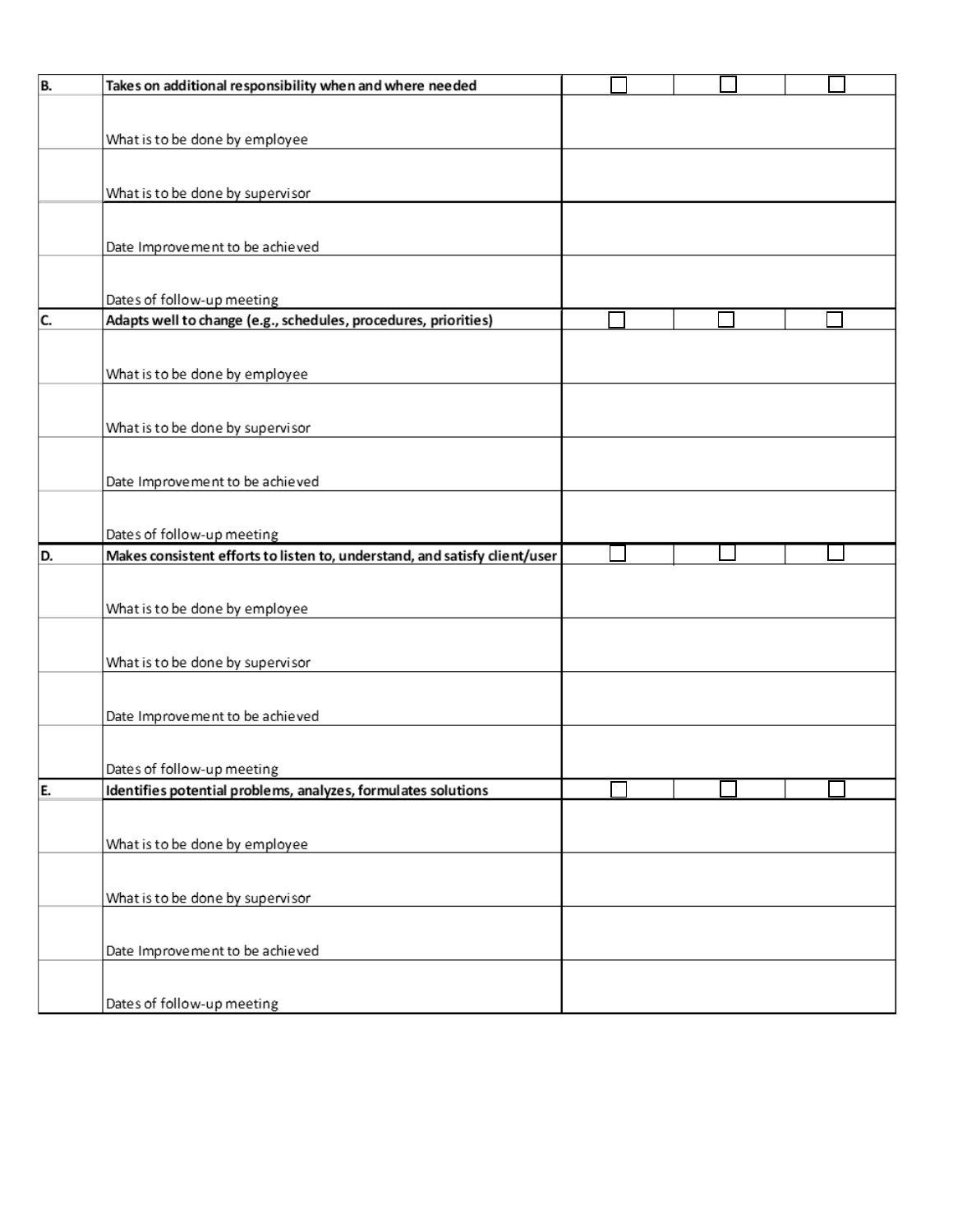|    | Planning - Resource Management                         |  |  |  |
|----|--------------------------------------------------------|--|--|--|
| A. | Sets goals and plans for future development            |  |  |  |
|    |                                                        |  |  |  |
|    |                                                        |  |  |  |
|    | What is to be done by employee                         |  |  |  |
|    |                                                        |  |  |  |
|    | What is to be done by supervisor                       |  |  |  |
|    |                                                        |  |  |  |
|    |                                                        |  |  |  |
|    | Date Improvement to be achieved                        |  |  |  |
|    |                                                        |  |  |  |
|    | Dates of follow-up meeting                             |  |  |  |
| B. | Manages monetary resources effectively                 |  |  |  |
|    |                                                        |  |  |  |
|    |                                                        |  |  |  |
|    | What is to be done by employee                         |  |  |  |
|    |                                                        |  |  |  |
|    | What is to be done by supervisor                       |  |  |  |
|    |                                                        |  |  |  |
|    |                                                        |  |  |  |
|    | Date Improvement to be achieved                        |  |  |  |
|    |                                                        |  |  |  |
|    | Dates of follow-up meeting                             |  |  |  |
| C. | Introduces appropriate tehnology into work environment |  |  |  |
|    |                                                        |  |  |  |
|    |                                                        |  |  |  |
|    | What is to be done by employee                         |  |  |  |
|    |                                                        |  |  |  |
|    | What is to be done by supervisor                       |  |  |  |
|    |                                                        |  |  |  |
|    |                                                        |  |  |  |
|    | Date Improvement to be achieved                        |  |  |  |
|    |                                                        |  |  |  |
|    | Dates of follow-up meeting                             |  |  |  |
|    |                                                        |  |  |  |

|    | <b>Hiring - Affirmative Action</b>   |  |  |
|----|--------------------------------------|--|--|
| A. | Recruits and hires quality personnel |  |  |
|    |                                      |  |  |
|    |                                      |  |  |
|    | What is to be done by employee       |  |  |
|    |                                      |  |  |
|    |                                      |  |  |
|    | What is to be done by supervisor     |  |  |
|    |                                      |  |  |
|    |                                      |  |  |
|    | Date Improvement to be achieved      |  |  |
|    |                                      |  |  |
|    |                                      |  |  |
|    | Dates of follow-up meeting           |  |  |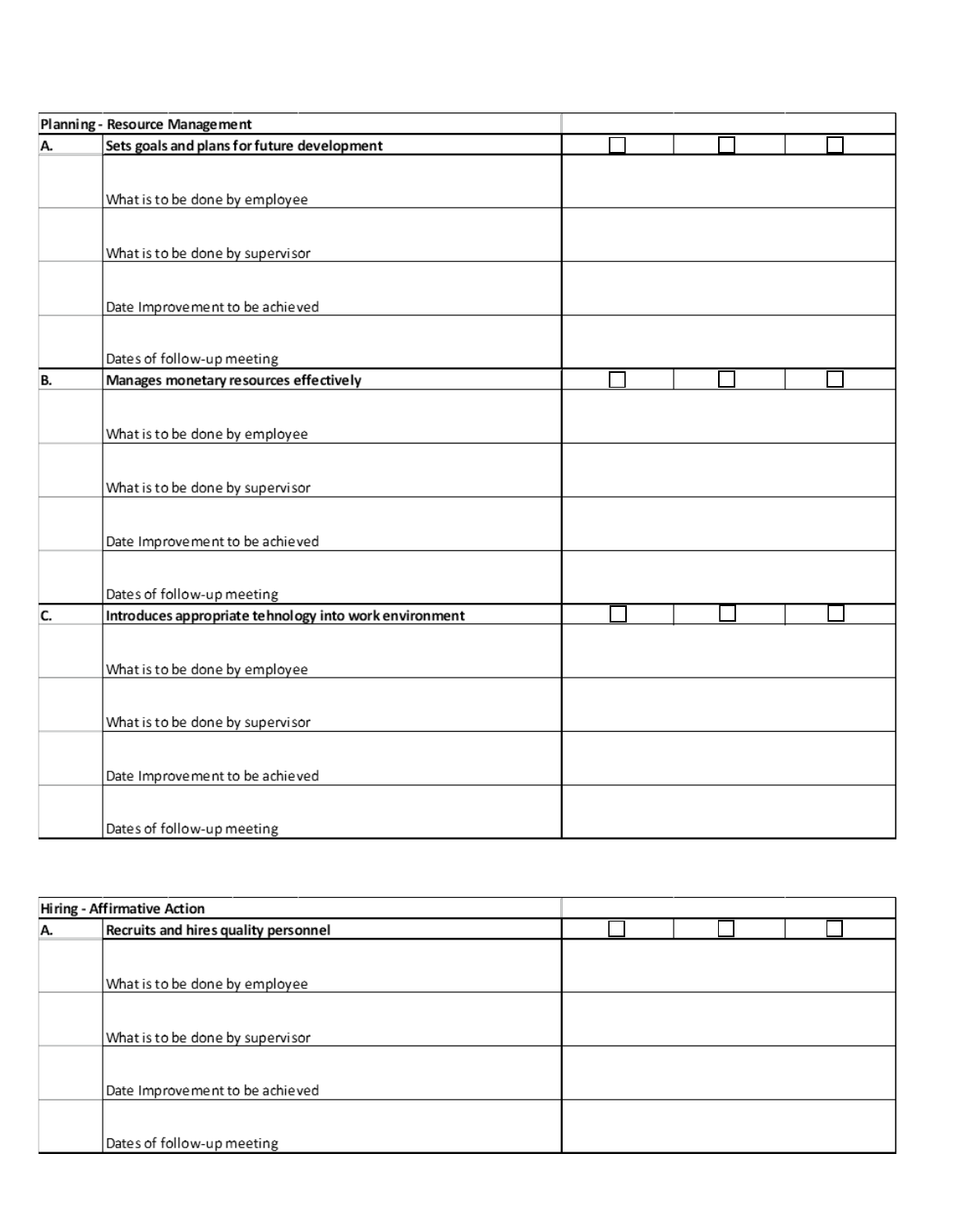| B. | Uses hiring and promotional opportunities to improve workplace<br>diversity and meet affirmative action objectives |  |  |
|----|--------------------------------------------------------------------------------------------------------------------|--|--|
|    |                                                                                                                    |  |  |
|    | What is to be done by employee                                                                                     |  |  |
|    | What is to be done by supervisor                                                                                   |  |  |
|    |                                                                                                                    |  |  |
|    | Date Improvement to be achieved                                                                                    |  |  |
|    | Dates of follow-up meeting                                                                                         |  |  |

|    | Human Resource Management                                           |               |  |
|----|---------------------------------------------------------------------|---------------|--|
|    | Plans and organizes workload and staffing, using staff time, skills |               |  |
| Α. | andpotential                                                        |               |  |
|    |                                                                     |               |  |
|    |                                                                     |               |  |
|    | What is to be done by employee                                      |               |  |
|    |                                                                     |               |  |
|    | What is to be done by supervisor                                    |               |  |
|    |                                                                     |               |  |
|    |                                                                     |               |  |
|    | Date Improvement to be achieved                                     |               |  |
|    |                                                                     |               |  |
|    | Dates of follow-up meeting                                          |               |  |
| B. | Achieves constructive working relationship between staff and        | $\mathcal{L}$ |  |
|    | management                                                          |               |  |
|    |                                                                     |               |  |
|    |                                                                     |               |  |
|    | What is to be done by employee                                      |               |  |
|    |                                                                     |               |  |
|    | What is to be done by supervisor                                    |               |  |
|    |                                                                     |               |  |
|    |                                                                     |               |  |
|    | Date Improvement to be achieved                                     |               |  |
|    |                                                                     |               |  |
|    | Dates of follow-up meeting                                          |               |  |
| C. | Manages change and achieves staff support of objectives             |               |  |
|    |                                                                     |               |  |
|    |                                                                     |               |  |
|    | What is to be done by employee                                      |               |  |
|    |                                                                     |               |  |
|    | What is to be done by supervisor                                    |               |  |
|    |                                                                     |               |  |
|    |                                                                     |               |  |
|    | Date Improvement to be achieved                                     |               |  |
|    |                                                                     |               |  |
|    | Dates of follow-up meeting                                          |               |  |
|    |                                                                     |               |  |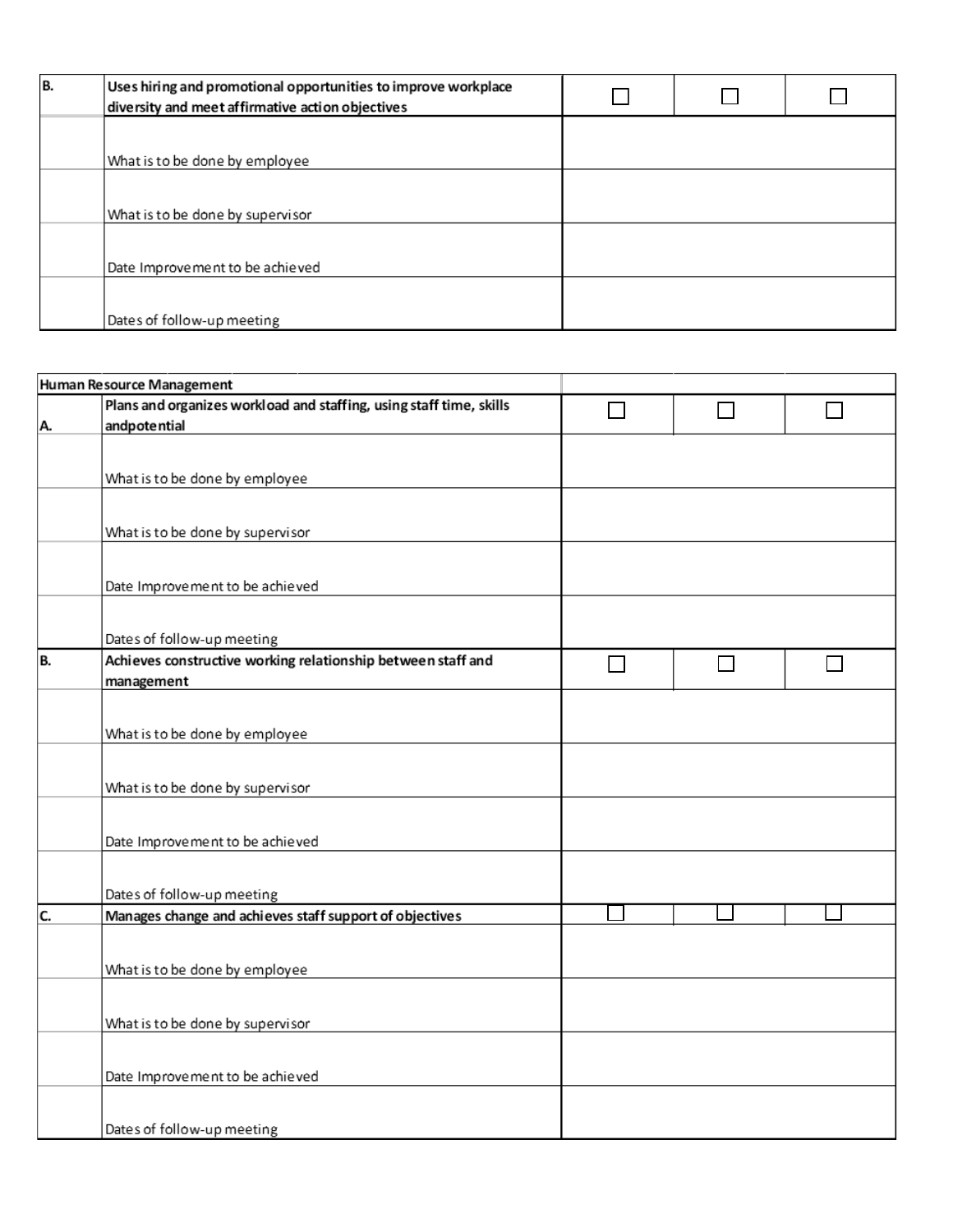| ID. | Shows fairness in dealing with staff |  |  |
|-----|--------------------------------------|--|--|
|     |                                      |  |  |
|     | What is to be done by employee       |  |  |
|     |                                      |  |  |
|     | What is to be done by supervisor     |  |  |
|     |                                      |  |  |
|     | Date Improvement to be achieved      |  |  |
|     |                                      |  |  |
|     | Dates of follow-up meeting           |  |  |

|    | <b>Employee Development</b>                                         |  |  |
|----|---------------------------------------------------------------------|--|--|
| A. | Evaluates performance regularly, accurately, and fairly             |  |  |
|    |                                                                     |  |  |
|    |                                                                     |  |  |
|    | What is to be done by employee                                      |  |  |
|    |                                                                     |  |  |
|    | What is to be done by supervisor                                    |  |  |
|    |                                                                     |  |  |
|    | Date Improvement to be achieved                                     |  |  |
|    |                                                                     |  |  |
|    |                                                                     |  |  |
|    | Dates of follow-up meeting                                          |  |  |
| B. | Coaches and reinforces performance to facilitate employee           |  |  |
|    |                                                                     |  |  |
|    |                                                                     |  |  |
|    | What is to be done by employee                                      |  |  |
|    |                                                                     |  |  |
|    | What is to be done by supervisor                                    |  |  |
|    |                                                                     |  |  |
|    |                                                                     |  |  |
|    | Date Improvement to be achieved                                     |  |  |
|    |                                                                     |  |  |
|    | Dates of follow-up meeting                                          |  |  |
| C. | Assists and supports appropriate employee development opportunities |  |  |
|    |                                                                     |  |  |
|    | What is to be done by employee                                      |  |  |
|    |                                                                     |  |  |
|    |                                                                     |  |  |
|    | What is to be done by supervisor                                    |  |  |
|    |                                                                     |  |  |
|    | Date Improvement to be achieved                                     |  |  |
|    |                                                                     |  |  |
|    |                                                                     |  |  |
|    | Dates of follow-up meeting                                          |  |  |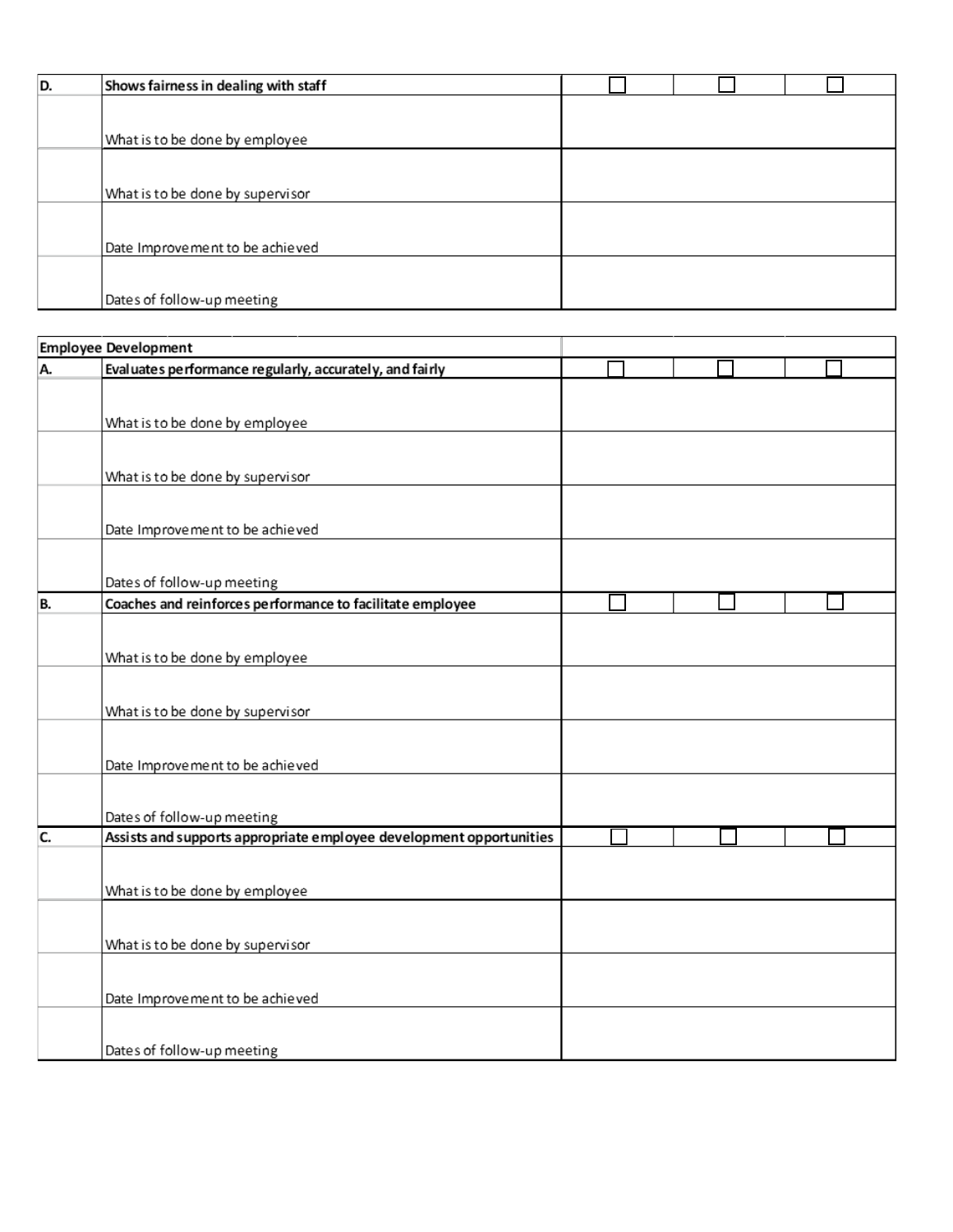| D. | Prepares employees to assume increased responsibilities |  |  |  |
|----|---------------------------------------------------------|--|--|--|
|    |                                                         |  |  |  |
|    |                                                         |  |  |  |
|    | What is to be done by employee                          |  |  |  |
|    |                                                         |  |  |  |
|    | What is to be done by supervisor                        |  |  |  |
|    |                                                         |  |  |  |
|    |                                                         |  |  |  |
|    | Date Improvement to be achieved                         |  |  |  |
|    |                                                         |  |  |  |
|    | Dates of follow-up meeting                              |  |  |  |
|    |                                                         |  |  |  |
| E. | Acts quickly and appropriately on performance problems  |  |  |  |
|    |                                                         |  |  |  |
|    |                                                         |  |  |  |
|    | What is to be done by employee                          |  |  |  |
|    |                                                         |  |  |  |
|    | What is to be done by supervisor                        |  |  |  |
|    |                                                         |  |  |  |
|    |                                                         |  |  |  |
|    | Date Improvement to be achieved                         |  |  |  |
|    |                                                         |  |  |  |

|    | Participate Management                              |  |  |
|----|-----------------------------------------------------|--|--|
| A. | Shares decision-making responsibility appropriately |  |  |
|    |                                                     |  |  |
|    | What is to be done by employee                      |  |  |
|    |                                                     |  |  |
|    | What is to be done by supervisor                    |  |  |
|    |                                                     |  |  |
|    | Date Improvement to be achieved                     |  |  |
|    |                                                     |  |  |
|    | Dates of follow-up meeting                          |  |  |
| B. | Provides employees with feedback and recognition    |  |  |
|    |                                                     |  |  |
|    | What is to be done by employee                      |  |  |
|    |                                                     |  |  |
|    | What is to be done by supervisor                    |  |  |
|    |                                                     |  |  |
|    | Date Improvement to be achieved                     |  |  |
|    |                                                     |  |  |
|    | Dates of follow-up meeting                          |  |  |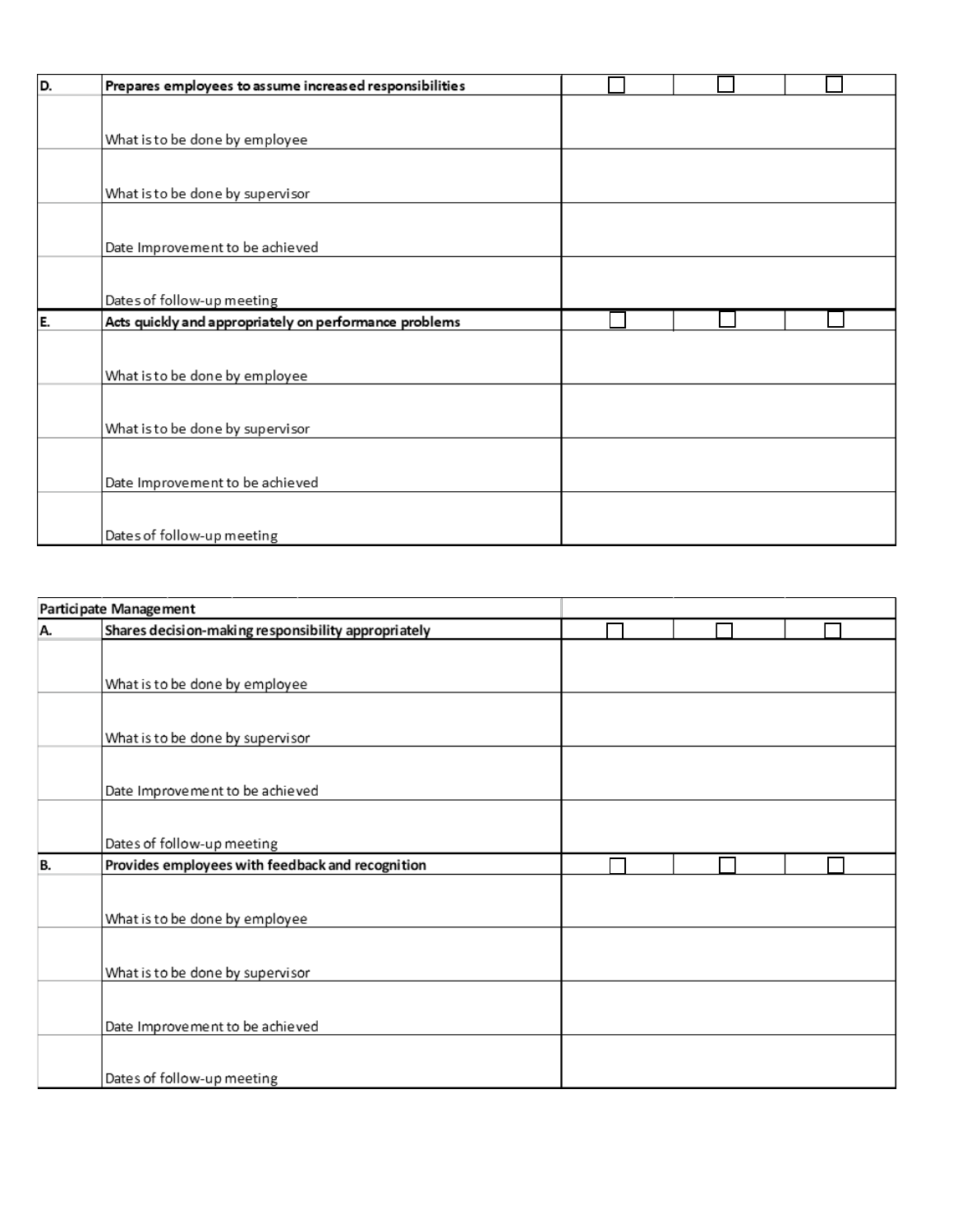| C. | Holds regular employee meetings; keeps staff informed |  |  |
|----|-------------------------------------------------------|--|--|
|    |                                                       |  |  |
|    | What is to be done by employee                        |  |  |
|    |                                                       |  |  |
|    | What is to be done by supervisor                      |  |  |
|    |                                                       |  |  |
|    | Date Improvement to be achieved                       |  |  |
|    |                                                       |  |  |
|    | Dates of follow-up meeting                            |  |  |
| D. | Seeks and listens to employee input/feedback          |  |  |
|    |                                                       |  |  |
|    | What is to be done by employee                        |  |  |
|    |                                                       |  |  |
|    | What is to be done by supervisor                      |  |  |
|    |                                                       |  |  |
|    | Date Improvement to be achieved                       |  |  |
|    |                                                       |  |  |
|    | Dates of follow-up meeting                            |  |  |
| E. | Encourages teamwork and group achievement             |  |  |
|    |                                                       |  |  |
|    | What is to be done by employee                        |  |  |
|    |                                                       |  |  |
|    | What is to be done by supervisor                      |  |  |
|    |                                                       |  |  |
|    | Date Improvement to be achieved                       |  |  |
|    |                                                       |  |  |
|    | Dates of follow-up meeting                            |  |  |
|    |                                                       |  |  |

| Responsibilities not listed above |  |  |
|-----------------------------------|--|--|
| A.                                |  |  |
| B.                                |  |  |
| C.                                |  |  |
| D.                                |  |  |
| E.                                |  |  |